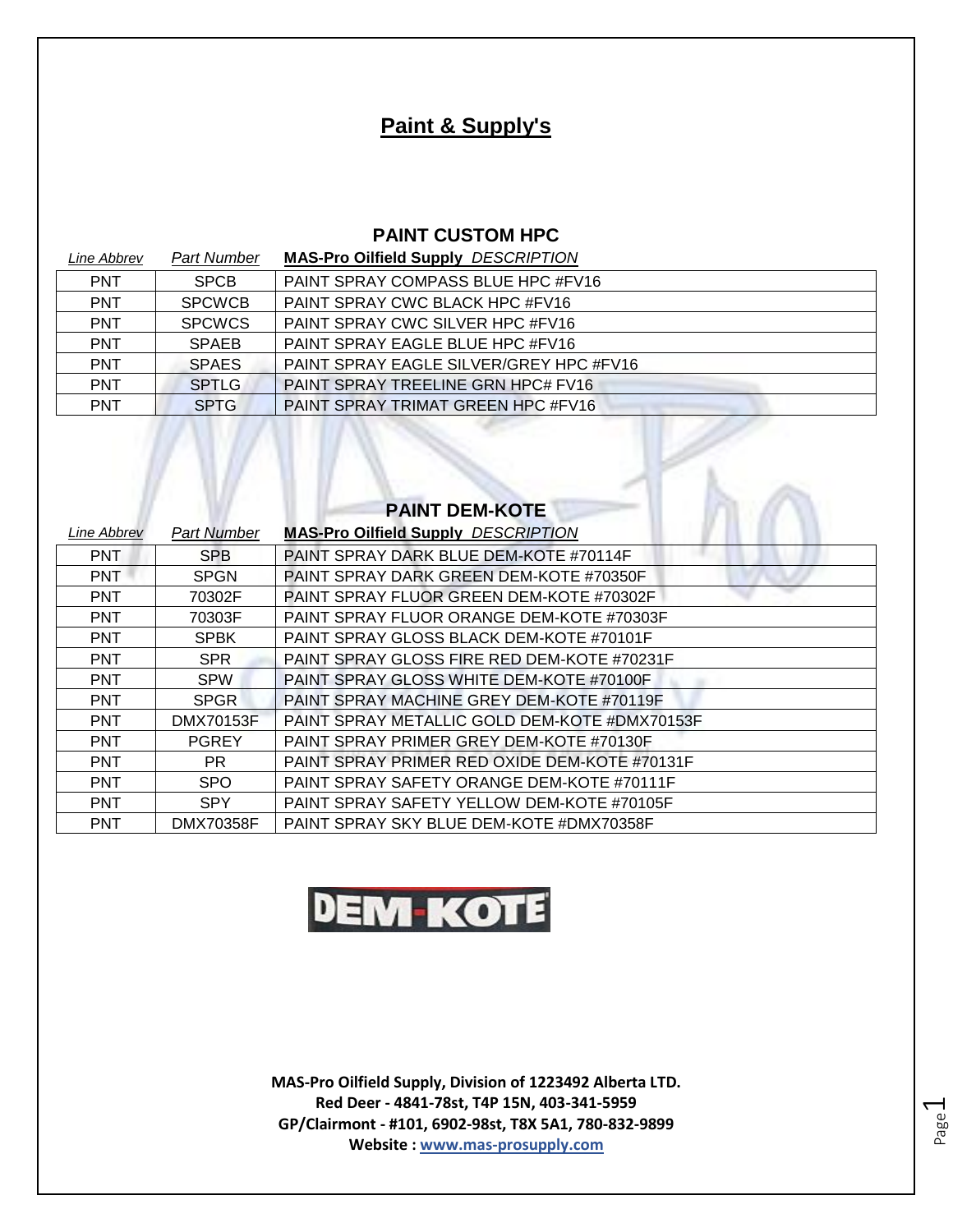### **PAINT SPECTRA**

| Line Abbrev | <b>Part Number</b> | <b>MAS-Pro Oilfield Supply DESCRIPTION</b>      |
|-------------|--------------------|-------------------------------------------------|
| <b>PNT</b>  | E134               | PAINT SPRAY CHINESE RED SPECTRA #E-134          |
| <b>PNT</b>  | E119               | PAINT SPRAY FLAT BLACK SPECTRA #E-119           |
| <b>PNT</b>  | $F-104$            | PAINT SPRAY FLUOR GREEN SPECTRA #F-104          |
| <b>PNT</b>  | $F-101$            | PAINT SPRAY FLUOR JAMAICA ORANGE SPECTRA #F-101 |
| <b>PNT</b>  | $F-100$            | PAINT SPRAY FLUOR PINK SPECTRA #F-100           |
| <b>PNT</b>  | E117               | PAINT SPRAY GLOSS BLACK SPECTRA #E-117          |
| <b>PNT</b>  | E118               | PAINT SPRAY GLOSS WHITE SPECTRA #E-118          |
| <b>PNT</b>  | E114               | PAINT SPRAY HAVESTER RED SPECTRA #E-114         |
| <b>PNT</b>  | M102               | PAINT SPRAY METALLIC GOLD SPECTRA #M-102        |
| <b>PNT</b>  | M <sub>107</sub>   | PAINT SPRAY METALLIC SILVER SPECTRA #M-107      |
| <b>PNT</b>  | E <sub>105</sub>   | PAINT SPRAY MID BLUE SPECTRA #E-105             |
| <b>PNT</b>  | P <sub>102</sub>   | PAINT SPRAY PRIMER GREY SPECTRA #P-102          |
| <b>PNT</b>  | E102               | PAINT SPRAY ROYAL BLUE SPECTRA #E-102           |
| <b>PNT</b>  | $E-148$            | PAINT SPRAY SKY BLUE SPECTRA #E-148             |



# **PAINT RUST-OLEUM**

| Line Abbrev | <b>Part Number</b> | <b>MAS-Pro Oilfield Supply DESCRIPTION</b>                  |
|-------------|--------------------|-------------------------------------------------------------|
| <b>PNT</b>  | <b>PRFB</b>        | PAINT GAL (1) FLAT BLACK RUST-OLEUM #245387                 |
| <b>PNT</b>  | PGB4L              | PAINT GAL (1) GLOSS BLACK RUST-OLEUM #245403                |
| <b>PNT</b>  | <b>PBLKGRIP</b>    | PAINT SPRAY ANTI-SLIP BLACK RUST-OLEUM #AS2178838           |
| <b>PNT</b>  | <b>PGAS</b>        | PAINT SPRAY ANTI-SLIP GREY RUST-OLEUM #AS2185838            |
| <b>PNT</b>  | RO-R               | PAINT SPRAY BRIGHT RED RUST-OLEUM #V2164838                 |
| <b>PNT</b>  | <b>ROFB</b>        | PAINT SPRAY FLAT BLACK RUST-OLEUM #V2178838                 |
| <b>PNT</b>  | RO-GB              | PAINT SPRAY GLOSS BLACK RUST-OLEUM #V2179838                |
| <b>PNT</b>  | RO-GW              | PAINT SPRAY GLOSS WHITE RUST-OLEUM #V2192838                |
| <b>PNT</b>  | 209563             | PAINT SPRAY METALLIC GOLD RUST-OLEUM #209563                |
| <b>PNT</b>  | RO-GP              | PAINT SPRAY PRIMER GREY RUST-OLEUM #V2182838                |
|             | <b>RUS</b>         |                                                             |
| <b>CHM</b>  | V2185838           | PAINT SPRAY RUST PREVENTATIVE METALLIC RUST-OLEUM #V2185838 |
| <b>PNT</b>  | RO-SO              | PAINT SPRAY SAFETY ORANGE RUST-OLEUM #V2155838              |
| <b>PNT</b>  | V2163838           | PAINT SPRAY SAFETY RED RUST-OLEUM #V2163838                 |
| <b>PNT</b>  | <b>ROSY</b>        | PAINT SPRAY SAFETY YELLOW RUST-OLEUM #V2143838              |



## **PAINT BRUSHES**

**MAS-Pro Oilfield Supply, Division of 1223492 Alberta LTD. Red Deer - 4841-78st, T4P 15N, 403-341-5959 GP/Clairmont - #101, 6902-98st, T8X 5A1, 780-832-9899 Website : www.mas-prosupply.com**